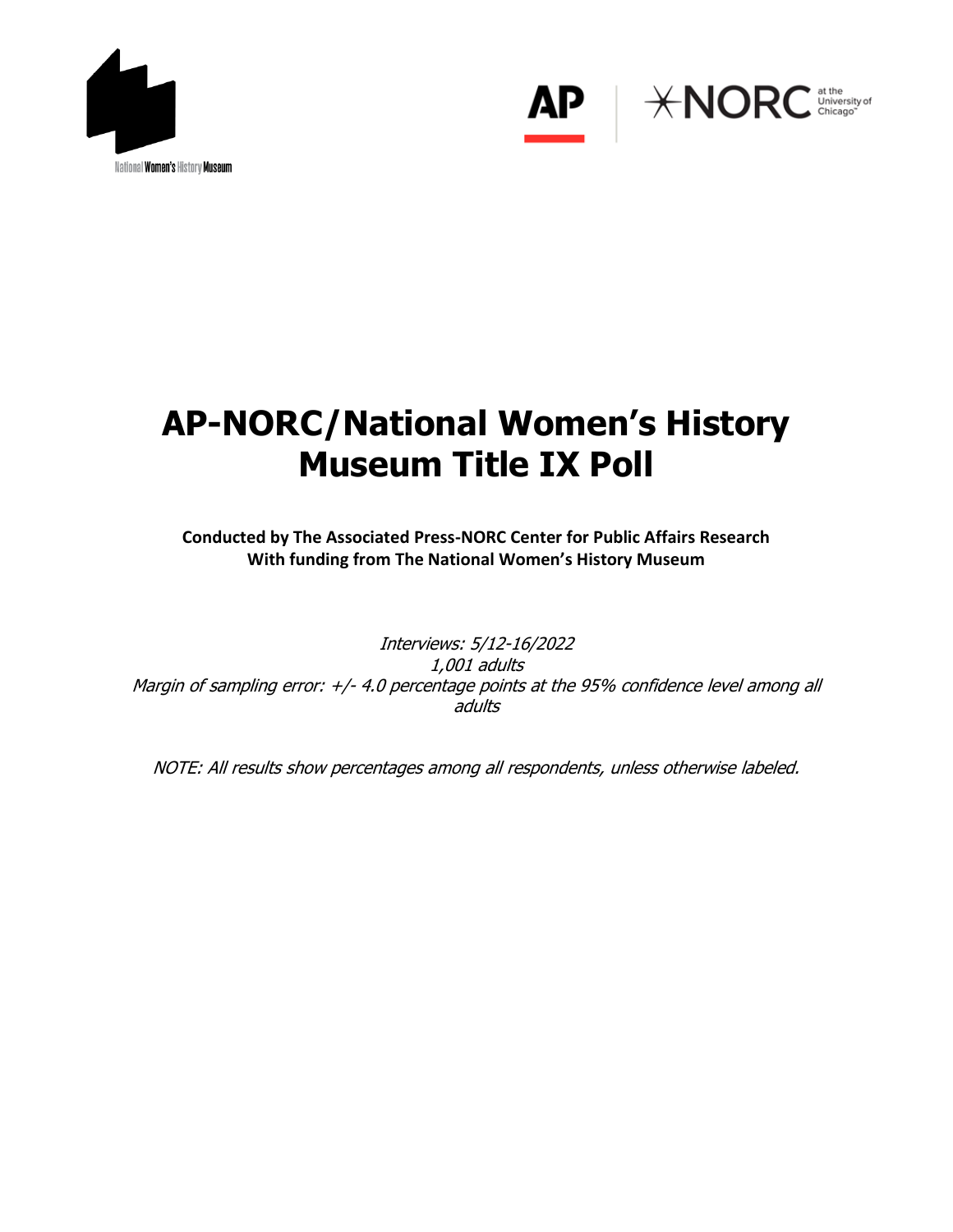## **PROGRESS1. Over the last 50 years, how much progress do you think has been made in achieving equal treatment for women in the United States?**

|                                               | AP-NORC      |
|-----------------------------------------------|--------------|
|                                               | 5/12-16/2022 |
| A great deal/A lot of progress NET            | 49           |
| A great deal of progress                      | 19           |
| A lot of progress                             | 30           |
| Some progress                                 | 41           |
| Only a little progress/No progress at all NET | 10           |
| Only a little progress                        | q            |
| No progress at all                            | C            |
| <b>DON'T KNOW</b>                             |              |
| SKIP/REFUSED                                  |              |
| $N =$                                         | 1.001        |

#### **[HALF SAMPLE ASKED RESPONSE OPTIONS IN REVERSE ORDER]**

**PROGRESS2. Over the last 50 years, how much progress do you think has been made in achieving equality for each of the following groups in the United States?**

#### **[GRID ITEMS RANDOMIZED, HALF SAMPLE ASKED RESPONSE OPTIONS IN REVERSE ORDER]**

|                         | A great<br>deal/A<br>lot of | A great             |                      |                  | Only a<br>little<br>progress/<br>No. | Only a             | No.                |        |                    |
|-------------------------|-----------------------------|---------------------|----------------------|------------------|--------------------------------------|--------------------|--------------------|--------|--------------------|
| AP-NORC<br>5/12-16/2022 | progress<br><b>NET</b>      | deal of<br>progress | A lot of<br>progress | Some<br>progress | progress<br>at all NET               | little<br>progress | progress<br>at all | DK     | SKP/<br><b>REF</b> |
| Women of<br>color       | 36                          | 15                  | 21                   | 37               | 26                                   | 21                 | 4                  | $\ast$ | 1                  |
| Low-income<br>women     | 26                          | 11                  | 15                   | 41               | 31                                   | 24                 | 7                  | $\ast$ | 1                  |
| LGBTQ women             | 33                          | 13                  | 20                   | 36               | 29                                   | 22                 | 7                  | 1      | $\mathbf{1}$       |
| White women             | 49                          | 20                  | 29                   | 38               | 12                                   | 7                  | 5                  | $\ast$ | 1                  |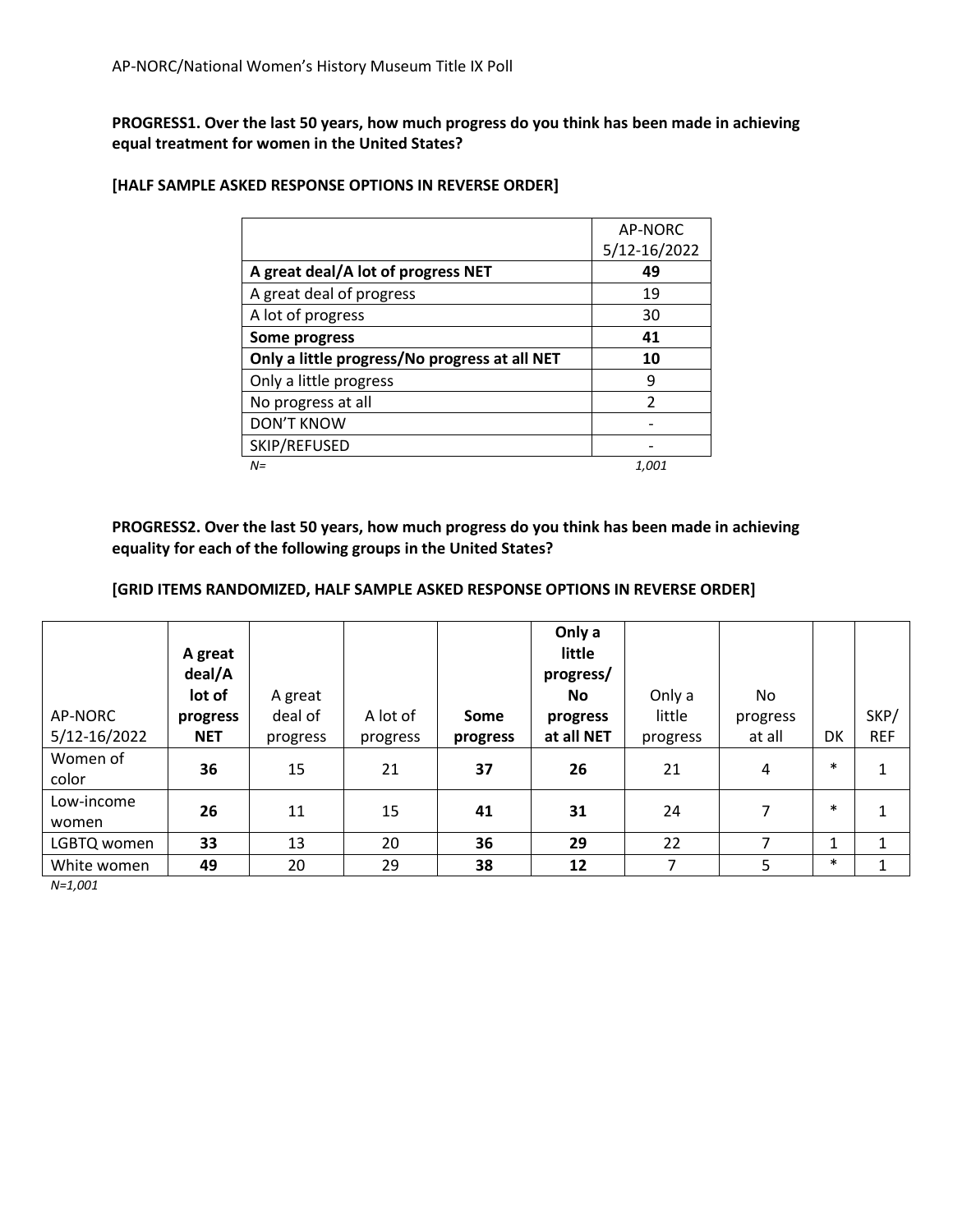**TREND1. For each of the following, do you think women have more opportunities than men, about the same amount of opportunities, or fewer opportunities than men?** 

|                    | A lot/     |          |          |              | Somewhat   |          |         |        |                |
|--------------------|------------|----------|----------|--------------|------------|----------|---------|--------|----------------|
|                    | Somewhat   | A lot    | Somewhat | <b>About</b> | /A lot     | Somewhat | A lot   |        |                |
|                    | more       | more     | more     | the same     | fewer      | fewer    | fewer   |        |                |
| AP-NORC            | opportu-   | opportu- | opportu- | opportu-     | opportu-   | opportu- | opportu |        | SKP/           |
| 5/12-16/2022       | nities NET | nities   | nities   | nities       | nities NET | nities   | -nities | DK     | <b>REF</b>     |
| High school sports | 16         | 6        | 10       | 46           | 36         | 28       | 8       | $\ast$ | $\overline{2}$ |
| College sports     | 15         | 6        | 9        | 37           | 45         | 34       | 11      | 1      | 3              |
| High school        | 16         |          | 9        |              | 12         | 9        | 3       | $\ast$ | 3              |
| education          |            | 8        |          | 69           |            |          |         |        |                |
| College education  | 23         | 8        | 14       | 61           | 14         | 12       | 3       | $\ast$ | ำ              |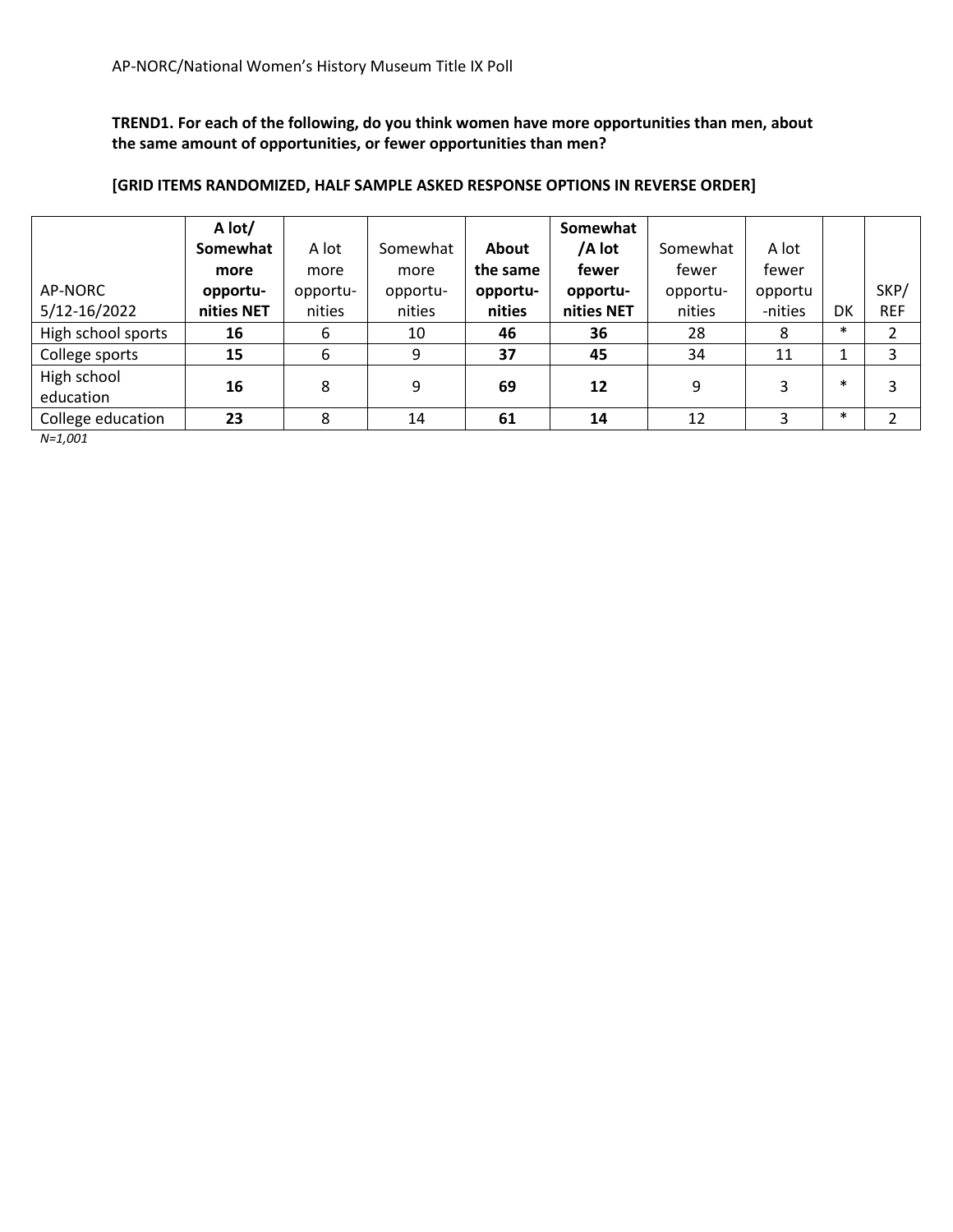**PROGRESS3. Over the last 50 years, how much progress do you think has been made in achieving equal treatment for women in the following areas?**

| AP-NORC<br>5/12-16/2022                               | A great<br>deal/A<br>lot of<br>progress<br><b>NET</b> | A great<br>deal of<br>progress | A lot of<br>progress | Some<br>progress | Only a<br>little<br>progress<br>/No<br>progress at<br>all NET | Only a<br>little<br>progress | <b>No</b><br>progress<br>at all | DK           | SKP/<br><b>REF</b> |
|-------------------------------------------------------|-------------------------------------------------------|--------------------------------|----------------------|------------------|---------------------------------------------------------------|------------------------------|---------------------------------|--------------|--------------------|
| Opportunities in<br>education                         | 47                                                    | 17                             | 30                   | 39               | 12                                                            | 10                           | $\overline{2}$                  | $\ast$       | 1                  |
| Opportunities in<br>athletics                         | 40                                                    | 13                             | 27                   | 43               | 16                                                            | 13                           | $\overline{2}$                  | $\ast$       | 1                  |
| Protections from<br>sexual harassment                 | 32                                                    | 11                             | 21                   | 39               | 27                                                            | 23                           | 4                               | $\ast$       | $\mathbf{1}$       |
| Protections from<br>gender discrimination             | 34                                                    | 10                             | 24                   | 41               | 23                                                            | 19                           | $\overline{4}$                  | $\mathbf{1}$ | $\mathbf{1}$       |
| Protections against<br>gender-based violence          | 28                                                    | 8                              | 20                   | 41               | 29                                                            | 24                           | 5                               | $\ast$       | $\overline{2}$     |
| Leadership<br>opportunities                           | 41                                                    | 13                             | 28                   | 39               | 18                                                            | 16                           | $\overline{2}$                  | $\ast$       | $\overline{2}$     |
| Opportunities in<br>politics or running for<br>office | 46                                                    | 16                             | 30                   | 37               | 16                                                            | 14                           | $\overline{2}$                  | $\ast$       | $\mathbf{1}$       |
| Employment<br>opportunities                           | 45                                                    | 14                             | 30                   | 39               | 15                                                            | 13                           | $\overline{2}$                  | $\ast$       | $\overline{2}$     |

#### **[GRID ITEMS RANDOMIZED, HALF SAMPLE ASKED RESPONSE OPTIONS IN REVERSE ORDER]**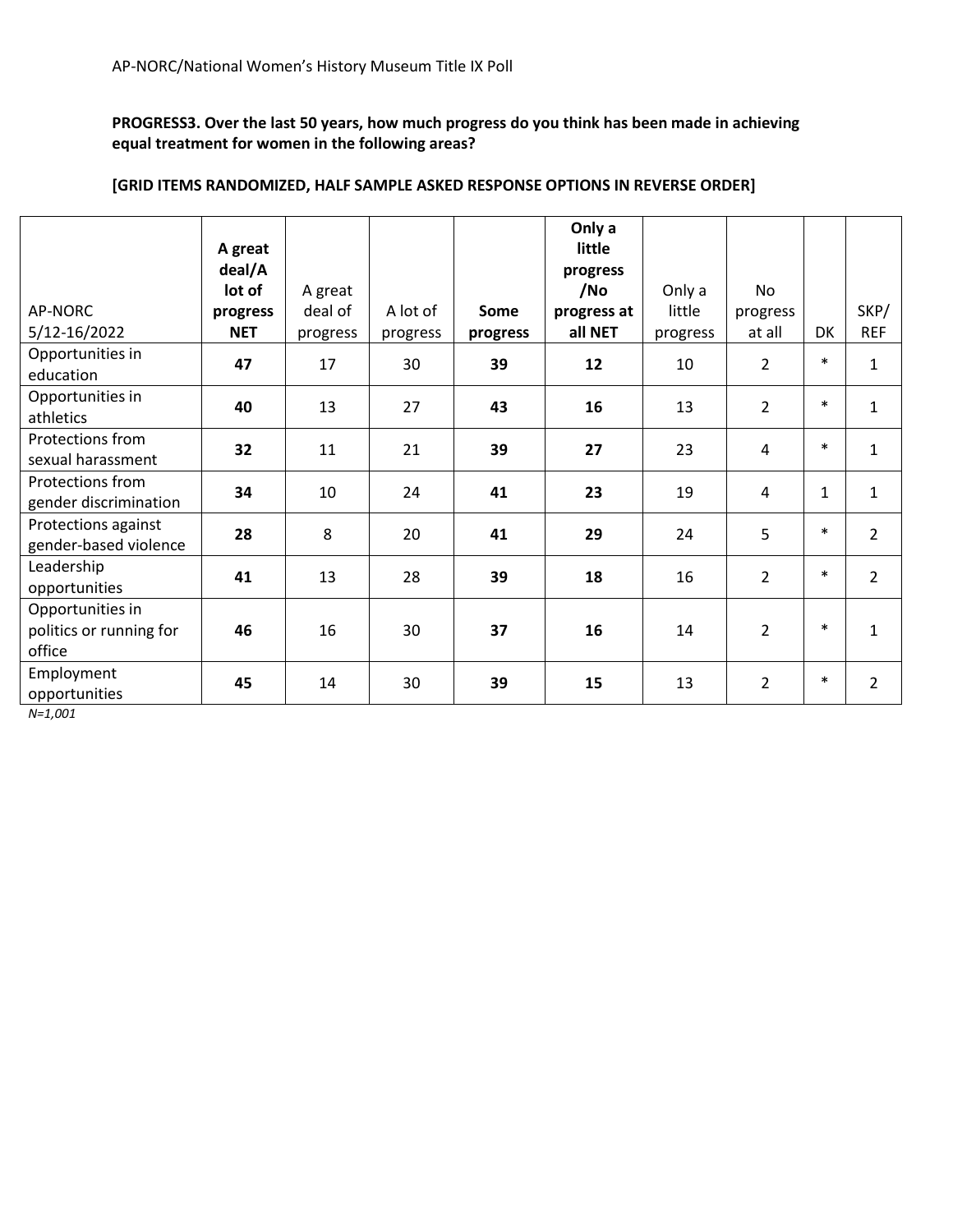# **PRIORITY. How important is it to ensure that high schools and colleges do each of the following?**

# **[GRID ITEMS RANDOMIZED, HALF SAMPLE ASKED RESPONSE OPTIONS IN REVERSE ORDER]**

|                              | Essential/<br>Important |           | Important | Not too/<br>Not at all |           |                |                          |              |
|------------------------------|-------------------------|-----------|-----------|------------------------|-----------|----------------|--------------------------|--------------|
| AP-NORC                      | but not                 |           | but not   | important              | Not too   | Not at all     |                          | SKP/         |
| 5/12-16/2022                 | essential NET           | Essential | essential | <b>NET</b>             | important | important      | DK                       | <b>REF</b>   |
| Provide equal opportunities  |                         |           |           |                        |           |                |                          |              |
| for all students to          | 84                      | 48        | 36        | 15                     | 10        | 5              | $\ast$                   | 1            |
| participate in sports,       |                         |           |           |                        |           |                |                          |              |
| regardless of gender         |                         |           |           |                        |           |                |                          |              |
| Provide access to the        |                         |           |           |                        |           |                |                          |              |
| resources needed to play     | 84                      | 45        | 39        | 15                     | 11        | 4              | $\ast$                   | 1            |
| sports, regardless of gender |                         |           |           |                        |           |                |                          |              |
| Provide equal opportunities  |                         |           |           |                        |           |                |                          |              |
| for all students to          |                         |           |           |                        |           |                |                          |              |
| participate in other         | 86                      | 54        | 32        | 12                     | 8         | 4              | $\overline{\phantom{a}}$ | 1            |
| extracurricular activities,  |                         |           |           |                        |           |                |                          |              |
| regardless of gender         |                         |           |           |                        |           |                |                          |              |
| Provide equal access to      |                         |           |           |                        |           |                |                          |              |
| educational opportunities to | 89                      | 70        | 20        | 10                     | 6         | 3              | $\overline{\phantom{a}}$ | 1            |
| all for students, regardless |                         |           |           |                        |           |                |                          |              |
| of gender                    |                         |           |           |                        |           |                |                          |              |
| Protect all students from    | 93                      | 82        | 11        | 6                      | 5         | $\overline{2}$ | $\overline{\phantom{a}}$ | $\mathbf{1}$ |
| sexual harassment            |                         |           |           |                        |           |                |                          |              |
| Protect female students      | 91                      | 73        | 19        | 8                      | 6         | $\mathbf{1}$   | $\overline{\phantom{a}}$ | $\mathbf{1}$ |
| from discrimination          |                         |           |           |                        |           |                |                          |              |
| Protect LGBTQ students       | 83                      | 61        | 22        | 15                     | 9         | 6              | $\ast$                   | 1            |
| from discrimination          |                         |           |           |                        |           |                |                          |              |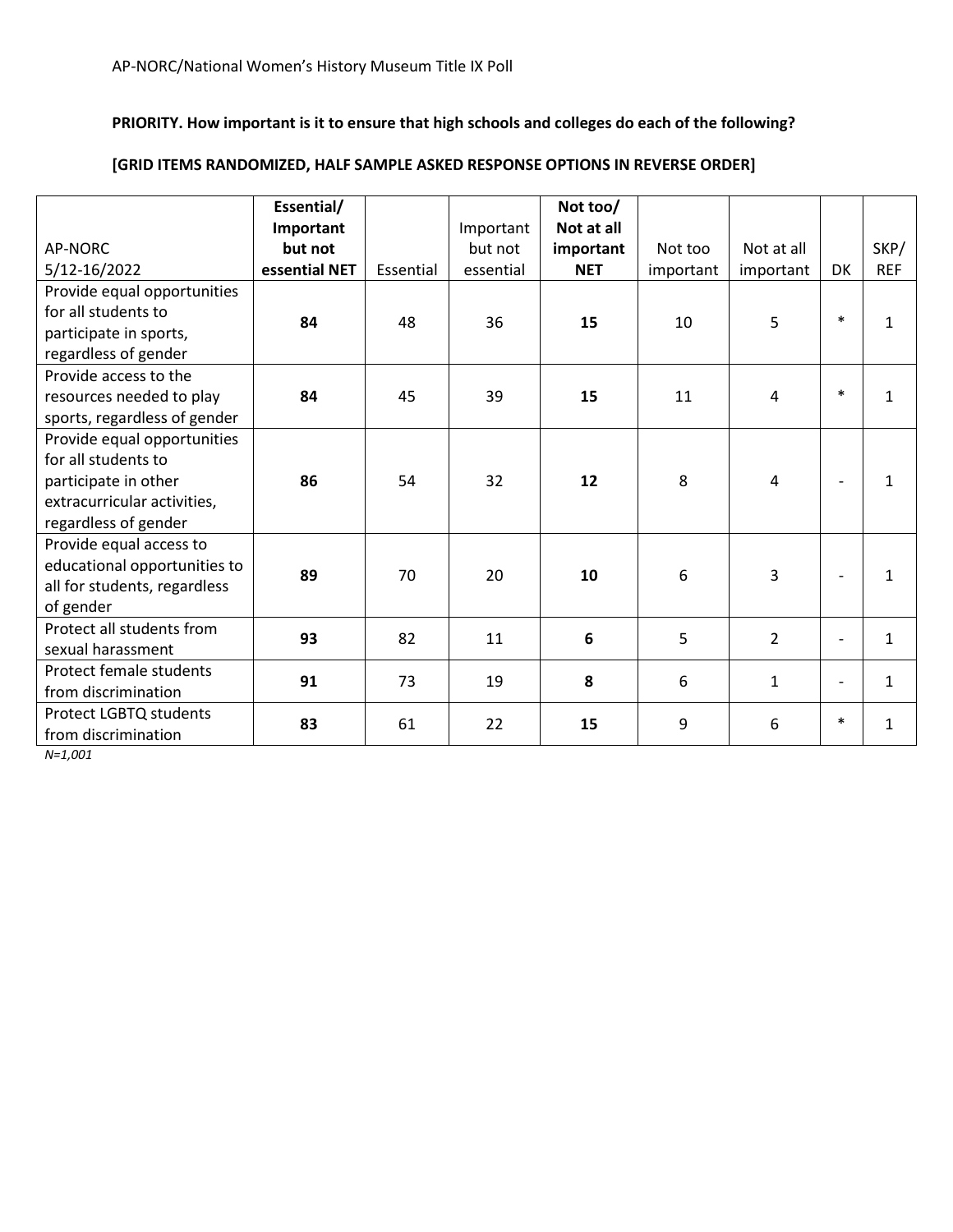**APPROVE. A federal law, known as "Title Nine (Title IX)", that was enacted in 1972, prohibits any high school or college that receives federal funds from discriminating on the basis of gender. In general, do you approve, disapprove, or neither approve nor disapprove of Title IX? If you are not sure, you can say that, too.**

|                                      | AP-NORC      |
|--------------------------------------|--------------|
|                                      | 5/12-16/2022 |
| <b>Strongly/Somewhat approve NET</b> | 63           |
| Strongly approve                     | 48           |
| Somewhat approve                     | 16           |
| Neither approve nor disapprove       | 17           |
| Somewhat/Strongly disapprove NET     | 5            |
| Somewhat disapprove                  | 3            |
| Strongly disapprove                  | 3            |
| Not sure                             | 13           |
| SKIP/REFUSED                         | 1            |
| N=                                   | 1,001        |

## **[HALF SAMPLE ASKED RESPONSE OPTIONS IN REVERSE ORDER]**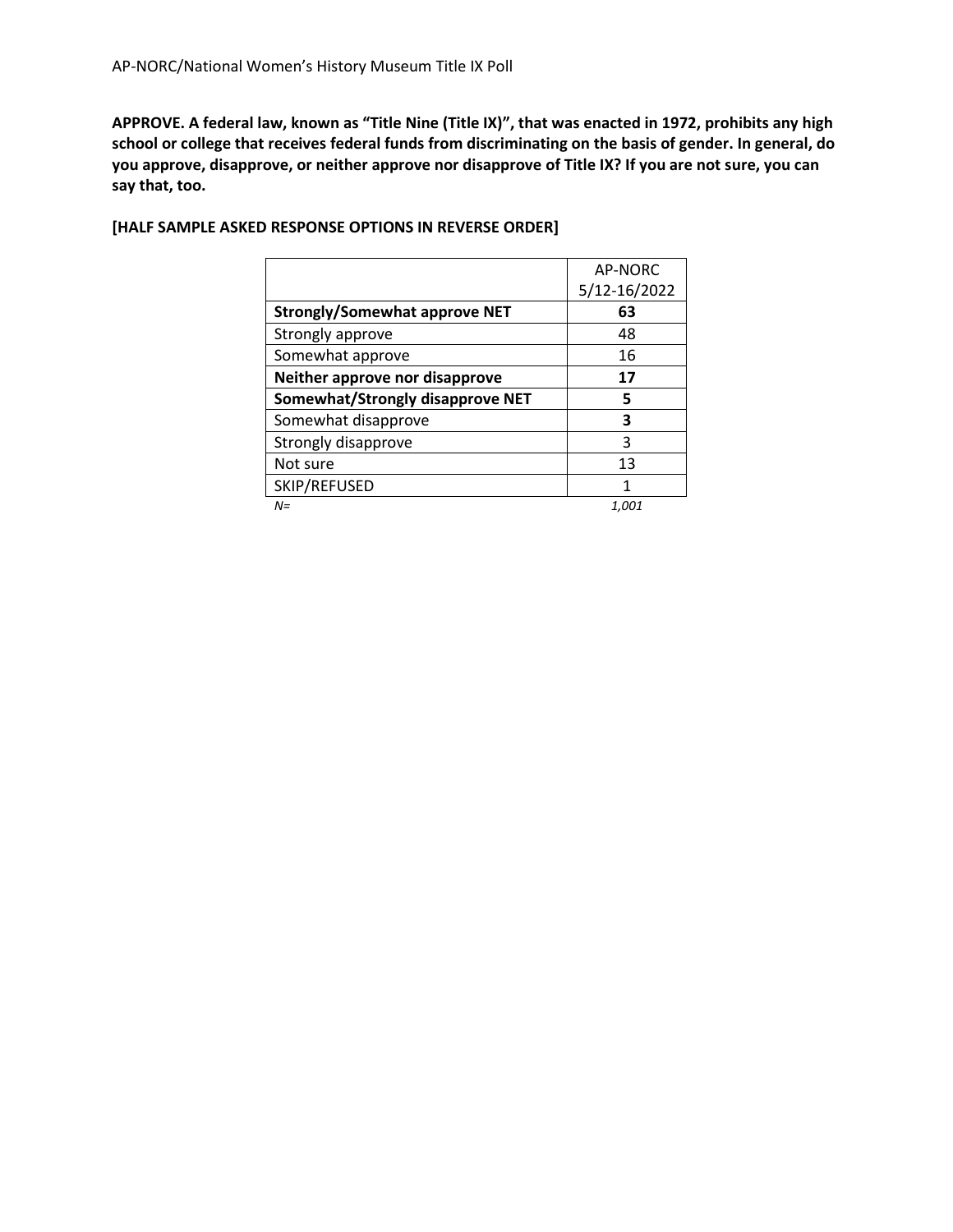**IMPACT. Based on what you know about Title Nine, would you say it generally has had a positive impact or negative impact, or has it not had much impact on each of the following? If you are not sure, you can say that, too.** 

|                              | Very/      |          |          |         | Some-                   |                |                |      |                |
|------------------------------|------------|----------|----------|---------|-------------------------|----------------|----------------|------|----------------|
|                              | Some-      |          |          |         | what/                   |                |                |      |                |
|                              | what       |          | Some-    | Not too | <b>Very</b>             | Some-          |                |      |                |
| AP-NORC                      | positive   | Very     | what     | much    | negative                | what           | Very           | Not  | SKP/           |
| 5/12-16/2022                 | <b>NET</b> | positive | positive | impact  | <b>NET</b>              | negative       | negative       | sure | <b>REF</b>     |
| Female students'             | 57         | 23       | 34       | 13      | 6                       | 4              | $\mathbf{1}$   | 24   | $\mathbf{1}$   |
| opportunities in sports      |            |          |          |         |                         |                |                |      |                |
| Male students' opportunities | 27         | 12       | 15       | 38      | 9                       | 8              | $\mathbf{1}$   | 25   | $\mathbf{1}$   |
| in sports                    |            |          |          |         |                         |                |                |      |                |
| Female students' educational | 53         | 22       | 31       | 17      | 4                       | 3              | $\mathbf{1}$   | 25   | $\mathbf{1}$   |
| opportunities                |            |          |          |         |                         |                |                |      |                |
| Male students' educational   | 27         | 11       | 16       | 39      | 8                       | 6              | 3              | 25   | $\mathbf{1}$   |
| opportunities                |            |          |          |         |                         |                |                |      |                |
| Addressing sexual harassment | 36         | 12       | 24       | 26      | 8                       | 6              | 2              | 30   | $\mathbf{1}$   |
| in schools                   |            |          |          |         |                         |                |                |      |                |
| Protecting LGBTQ students    | 31         | 9        | 22       | 27      | 6                       | 4              | $\overline{2}$ | 35   | $\mathbf{1}$   |
| from discrimination          |            |          |          |         |                         |                |                |      |                |
| You personally               | 21         | 8        | 13       | 43      | $\overline{\mathbf{4}}$ | 3              | 1              | 30   | $\overline{2}$ |
| Gender equality in general   | 45         | 11       | 34       | 22      | 5                       | $\overline{2}$ | 2              | 27   | $\mathbf{1}$   |

### **[GRID ITEMS RANDOMIZED, HALF SAMPLE ASKED RESPONSE OPTIONS IN REVERSE ORDER]**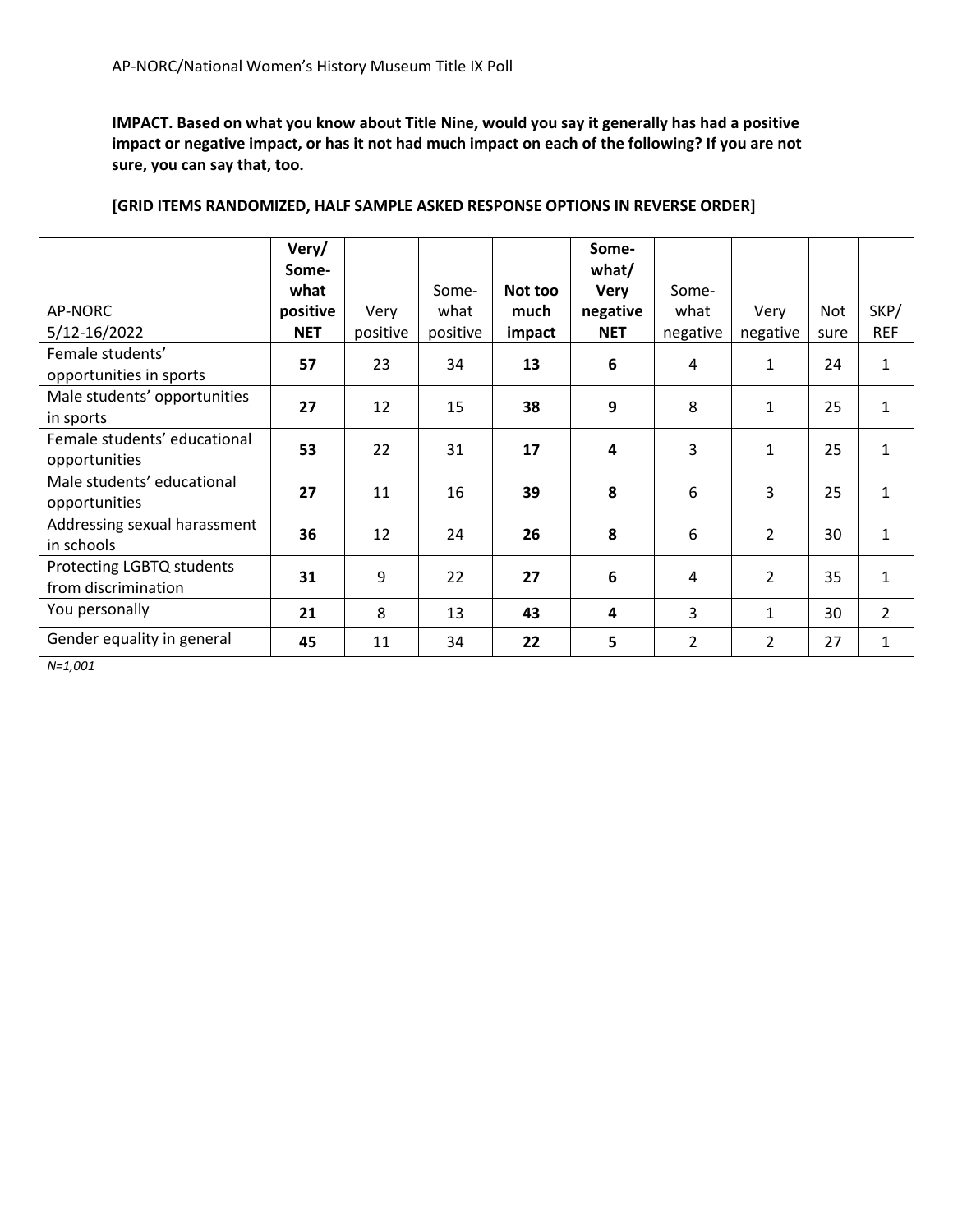# **PARTYID7.**

|                               | AP-NORC      |
|-------------------------------|--------------|
|                               | 5/12-16/2022 |
| <b>Democrat NET</b>           | 45           |
| <b>Strong Democrat</b>        | 19           |
| Not so strong Democrat        | 16           |
| Lean Democrat                 | 10           |
| Independent/None - Don't lean | 18           |
| <b>Republican NET</b>         | 37           |
| Lean Republican               | 9            |
| Not so strong Republican      | 13           |
| <b>Strong Republican</b>      | 15           |
| $N =$                         | 1,001        |

#### **GENDER**

|                                     | AP-NORC      |
|-------------------------------------|--------------|
|                                     | 5/12-16/2022 |
| Male                                | 48           |
| Female                              | 50           |
| Transgender                         |              |
| Do not identify as male, female, or | $\ast$       |
| transgender                         |              |
| SKIPPED ON WEB/REFUSED              | *            |
| $N =$                               |              |

# **RACE/ETHNICITY**

|                                  | AP-NORC      |
|----------------------------------|--------------|
|                                  | 5/12-16/2022 |
| White                            | 62           |
| <b>Black or African American</b> | 12           |
| Hispanic                         | 17           |
| Other                            | q            |
| NΞ                               | <i>1.001</i> |

### **MARITAL STATUS**

|             | AP-NORC      |
|-------------|--------------|
|             | 5/12-16/2022 |
| Married     | 46           |
| Not married | 54           |
| N=          | <i>1,001</i> |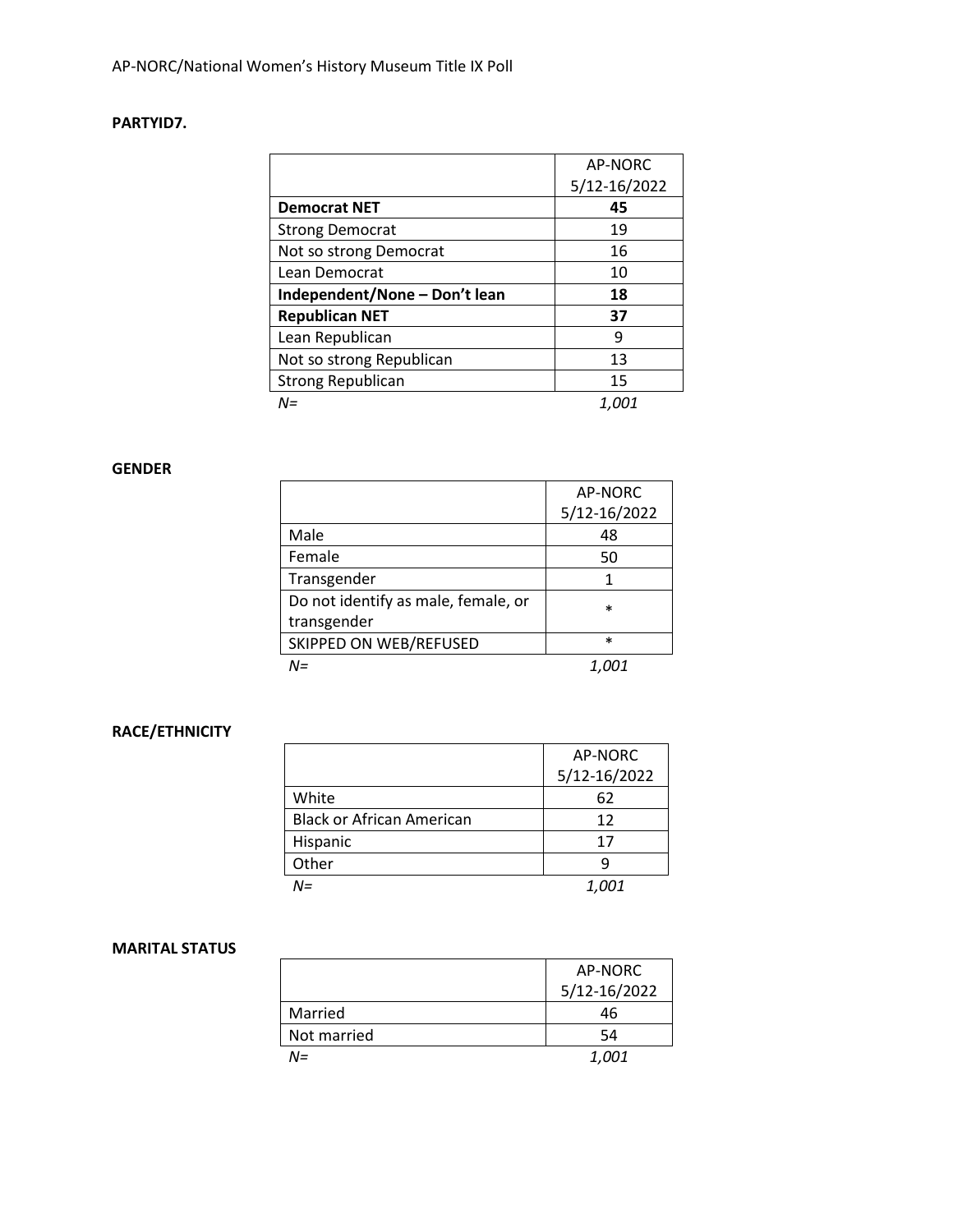#### **EMPLOYMENT STATUS**

|              | AP-NORC      |
|--------------|--------------|
|              | 5/12-16/2022 |
| Employed     | 58           |
| Not employed | 47           |
| N=           | <i>1,001</i> |

# **EDUCATION**

|                                     | AP-NORC      |
|-------------------------------------|--------------|
|                                     | 5/12-16/2022 |
| Less than a high school diploma     |              |
| High school graduate or equivalent  | 29           |
| Some college                        | 26           |
| College graduate or above           | 20           |
| Post grad study/professional degree | 15           |
| $N =$                               |              |

#### **INCOME**

|                              | AP-NORC      |
|------------------------------|--------------|
|                              | 5/12-16/2022 |
| Under \$10,000               |              |
| \$10,000 to under \$20,000   | 8            |
| \$20,000 to under \$30,000   | 12           |
| \$30,000 to under \$40,000   |              |
| \$40,000 to under \$50,000   | 8            |
| \$50,000 to under \$75,000   | 19           |
| \$75,000 to under \$100,000  | 15           |
| \$100,000 to under \$150,000 | 16           |
| \$150,000 or more            | q            |
| N=                           |              |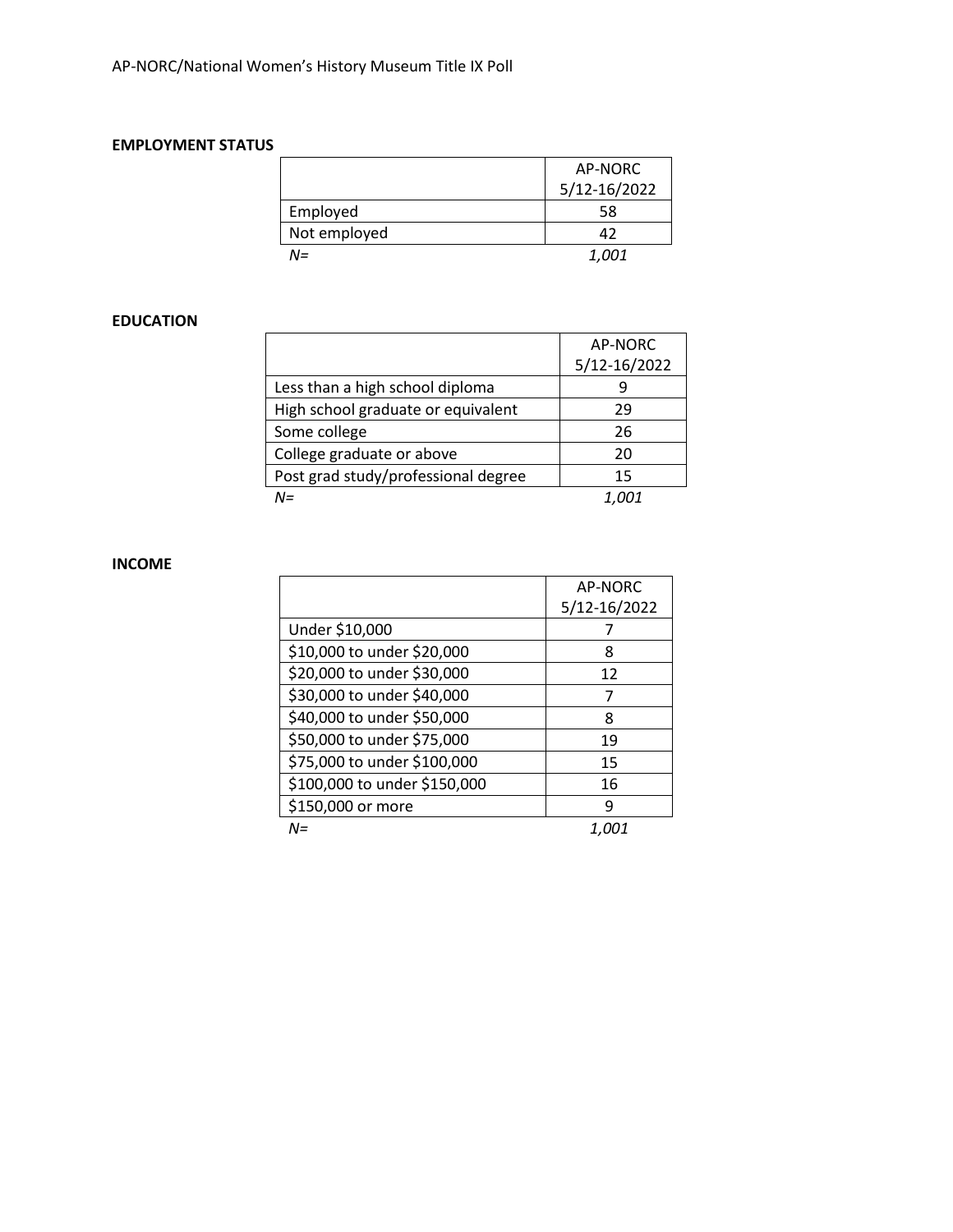## **Study Methodology**

This survey was conducted by The Associated Press-NORC Center for Public Affairs Research and with funding from The National Women's History Museum.

Data were collected using the AmeriSpeak Omnibus®, a monthly multi-client survey using NORC's probability-based panel designed to be representative of the U.S. household population. The survey was part of a larger study that included questions about other topics not included in this report. During the initial recruitment phase of the panel, randomly selected U.S. households were sampled with a known, non-zero probability of selection from the NORC National Sample Frame and then contacted by U.S. mail, email, telephone, and field interviewers (face-to-face). The panel provides sample coverage of approximately 97 percent of the U.S. household population. Those excluded from the sample include people with P.O. Box only addresses, some addresses not listed in the USPS Delivery Sequence File, and some newly constructed dwellings.

Interviews for this survey were conducted between May 12 and 16, 2022 with adults aged 18 and over representing the 50 states and the District of Columbia. Panel members were randomly drawn from AmeriSpeak, and 1,001 completed the survey—948 via the web and 53 by telephone. Panel members were invited by email or by phone from an NORC telephone interviewer. Interviews were conducted in both English and Spanish, depending on respondent preference. Respondents were offered a small monetary incentive for completing the survey. The final stage completion rate is 21.02 percent, the weighted household panel response rate is 19.5 percent, and the weighted household panel retention rate is 77.1 percent, for a cumulative response rate of 3.2 percent. The overall margin of sampling error is +/-4.0 percentage points at the 95 percent confidence level, including the design effect. The margin of sampling error may be higher for subgroups.

Sampling error is only one of many potential sources of error and there may be other unmeasured error in this or any other survey.

Quality assurance checks were conducted to ensure data quality. In total, 47 interviews were removed for nonresponse to at least 50% of the questions asked of them, for completing the survey in less than one-third the median interview time for the full sample, or for straight-lining all grid questions asked of them. These interviews were excluded from the data file prior to weighting.

Once the sample has been selected and fielded, and all the study data have been collected and made final, a poststratification process is used to adjust for any survey nonresponse as well as any noncoverage or under and oversampling resulting from the study specific sample design. Poststratification variables included age, gender, census division, race/ethnicity, and education. Weighting variables were obtained from the 2022 Current Population Survey. The weighted data reflect the U.S. population of adults age 18 and over.

The sample is also weighted to match the average of self-identified party identification in the previous two waves of the AmeriSpeak Omnibus survey and this current survey.

Complete questions and results are available at: [apnorc.org](https://apnorc.org/)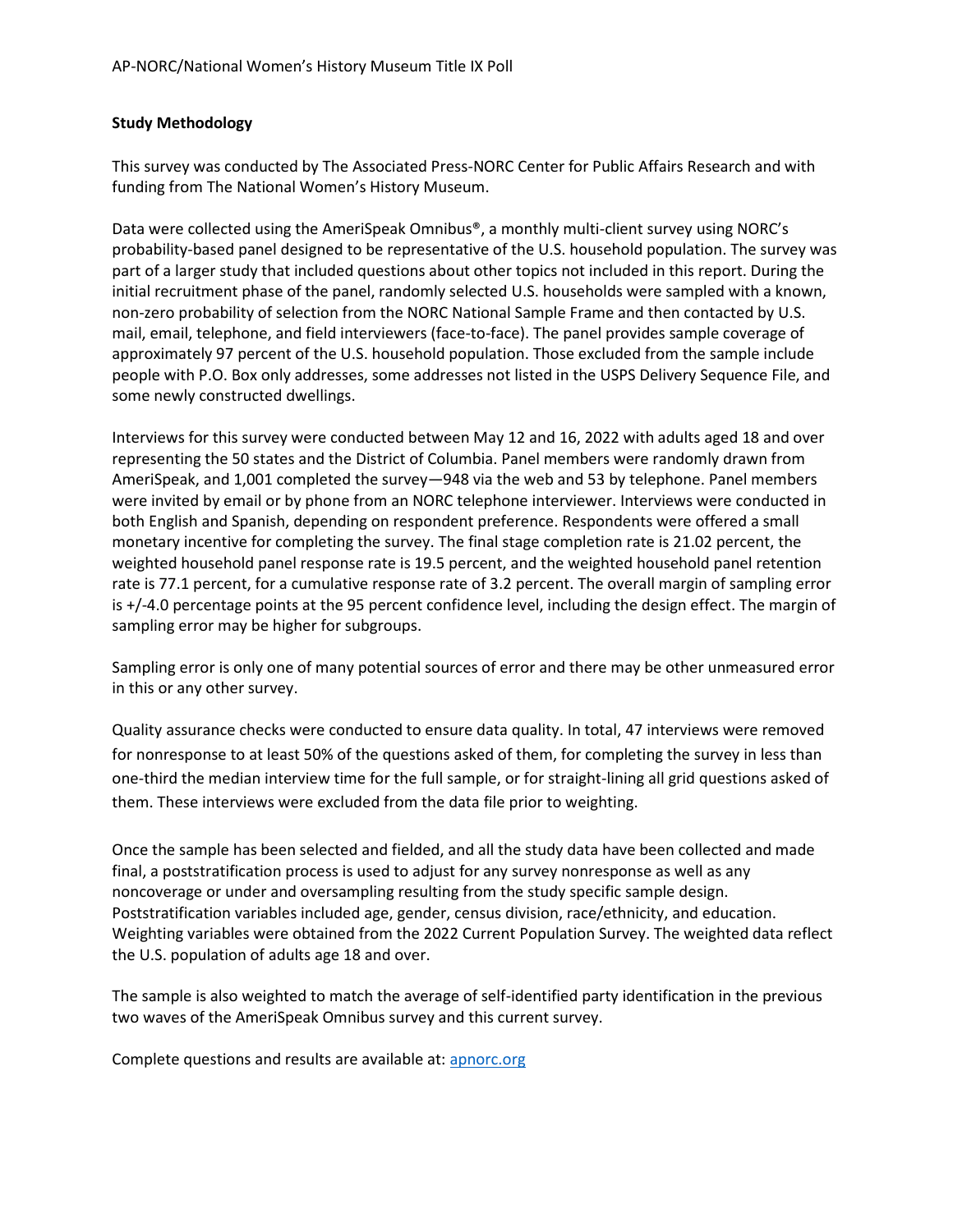Additional information on the AmeriSpeak Panel methodology is available at: [https://amerispeak.norc.org/about-amerispeak/Pages/Panel-Design.aspx.](https://amerispeak.norc.org/about-amerispeak/Pages/Panel-Design.aspx)

For more information, email [info@apnorc.org.](mailto:info@apnorc.org)